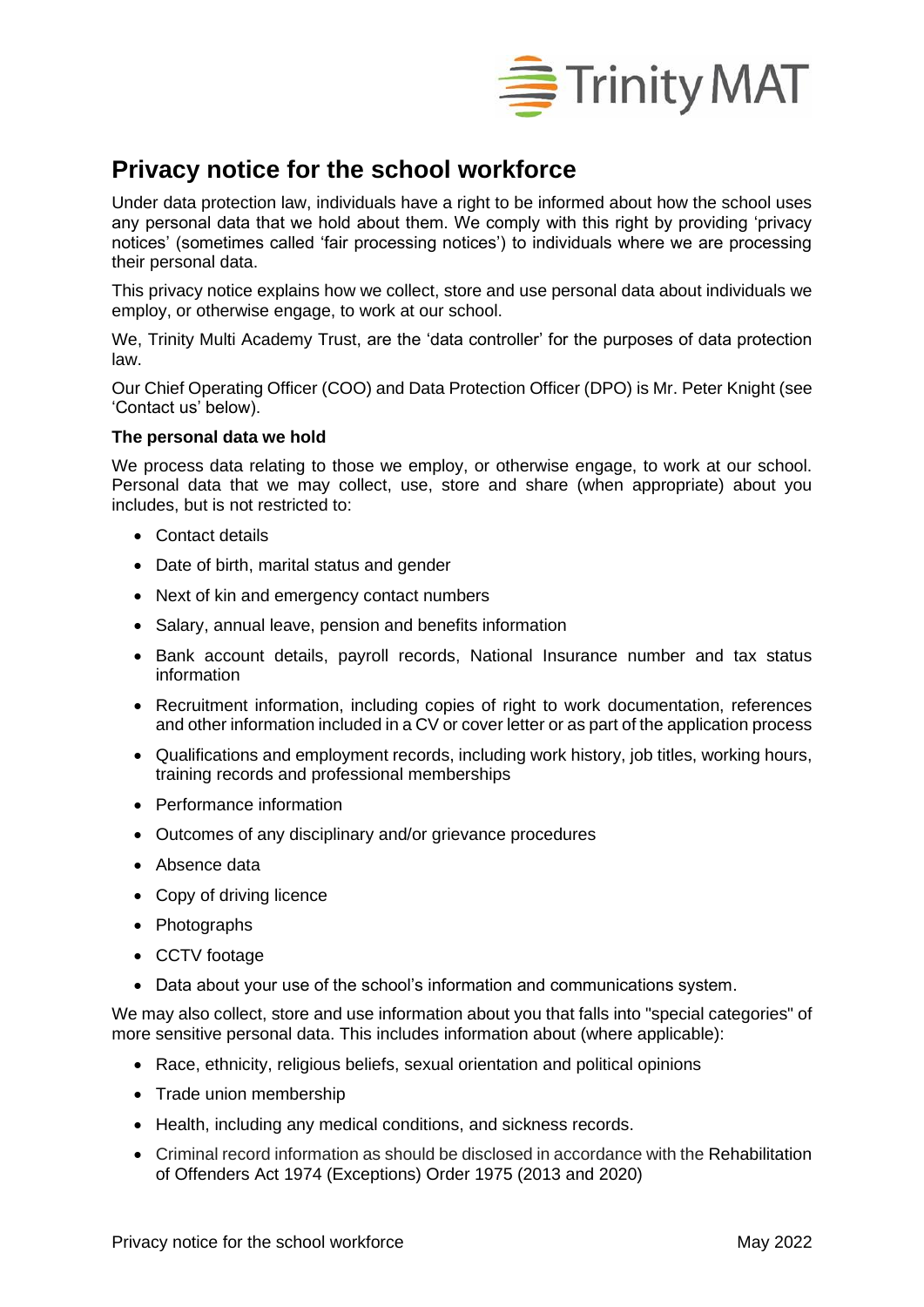

## **Why we use this data**

The purpose of processing this data is to help us run the school, including to:

- Enable you to be paid
- Facilitate safe recruitment, as part of our safeguarding obligations towards pupils
- Support effective performance management
- Inform our recruitment and retention policies
- Allow better financial modelling and planning
- Enable equalities monitoring
- Improve the management of workforce data across the sector
- Support the work of the School Teachers' Review Body.

## **Our lawful basis for using this data**

We only collect and use personal information about you when the law allows us to. Most commonly, we use it where we need to:

- Fulfil a contract we have entered into with you
- Comply with a legal obligation
- Carry out a task in the public interest

Less commonly, we may also use personal information about you where:

- You have given us consent to use it in a certain way
- We need to protect your vital interests (or someone else's interests).

Where you have provided us with consent to use your data, you may withdraw this consent at any time. We will make this clear when requesting your consent, and explain how you go about withdrawing consent if you wish to do so.

Some of the reasons listed above for collecting and using personal information about you overlap, and there may be several grounds which justify the school's use of your data.

## **Collecting this information**

While the majority of information we collect from you is mandatory, there is some information that you can choose whether or not to provide to us.

Whenever we seek to collect information from you, we make it clear whether you must provide this information (and if so, what the possible consequences are of not complying), or whether you have a choice.

## **How we store this data**

Personal data is stored in line with our Records Management Policy.

We create and maintain an employment file for each staff member. The information contained in this file is kept secure and is only used for purposes directly relevant to your employment.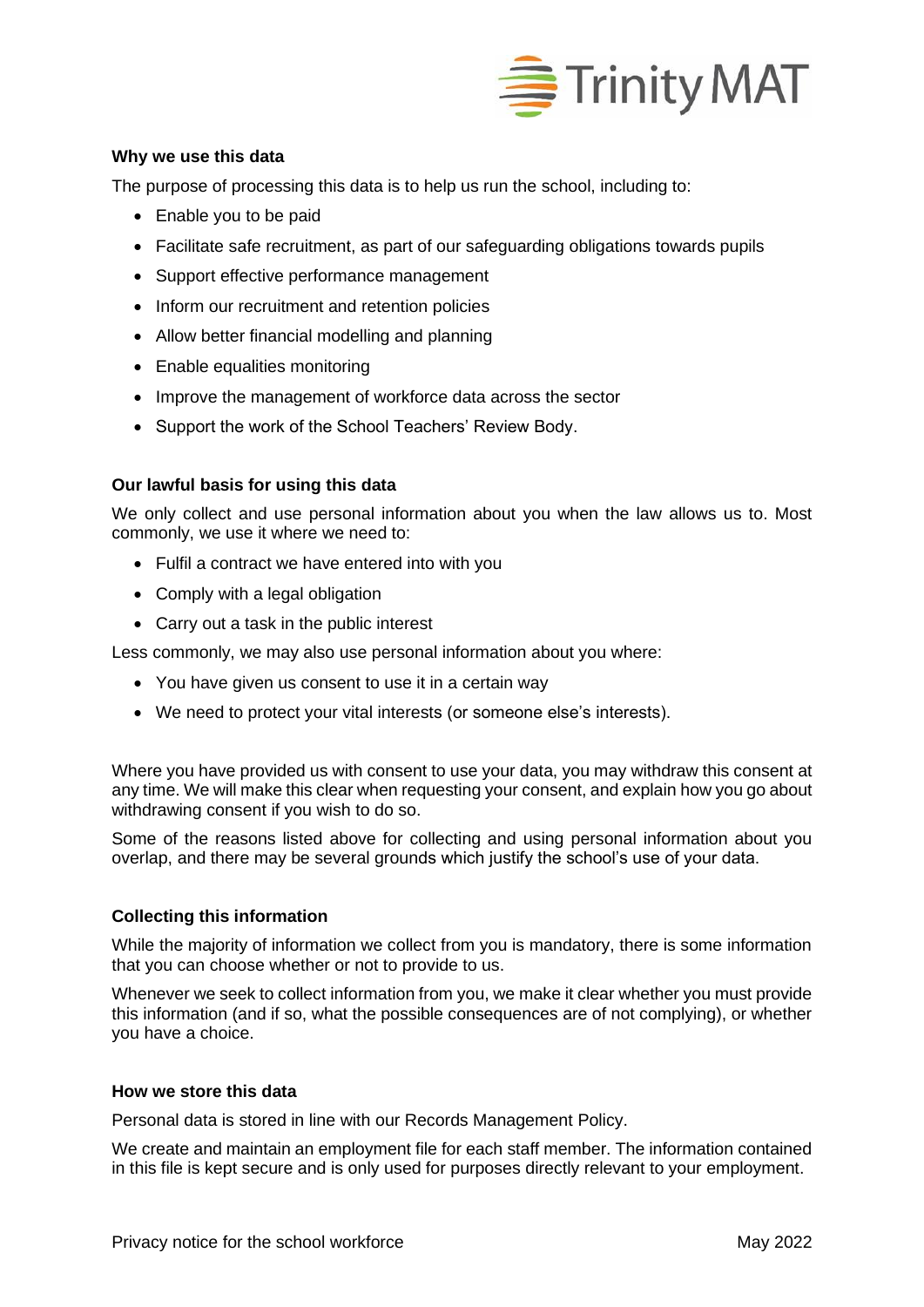

Once your employment with us has ended, we will retain this file and delete the information in it in accordance with our Records Management Policy. This is available online from the trust website or from the DPO in hard copy (see 'Contact Us' below).

# **Data sharing**

We do not share information about you with any third party without your consent unless the law and our policies allow us to do so.

Where it is legally required, or necessary (and it complies with data protection law), we may share personal information about you with:

- Our local authority to meet our legal duties to share certain information with it, such as safeguarding concerns
- The Department for Education to meet statutory obligations to provide them with information, especially with regard to data returns such as census.
- Your family and representatives in case of emergencies such as a health matter
- Educators and examining bodies as necessary in the performance of our education function
- Our regulator, Ofsted to enable it to evaluate the education we provide, which is in the public interest
- Suppliers and service providers so that they can provide the services we have contracted them for e.g. payroll
- Financial organisations so that they can provide the services we have contracted them for
- Central and local government to meet statutory obligations and legal duties to provide them with information
- Our auditors to demonstrate that we have taken appropriate action in providing our education service
- Trade unions and associations to assist them in meeting statutory and legal obligations
- Health authorities to comply with our legal and statutory obligations, with investigations and to support legal entitlements
- Security organisations with regard to legal or safeguarding investigations and to assist in crime prevention, detection and prevention of fraud
- Health and social welfare organisations to enable us to comply with our duty of care and statutory safeguarding duties for your wellbeing
- Professional advisers and consultants to comply with entitlements and assist with claims
- Police forces, courts, tribunals in order to uphold law and order
- Professional bodies to verify information for legal purposes
- Employment and recruitment agencies as necessary in the performance of contracts with them.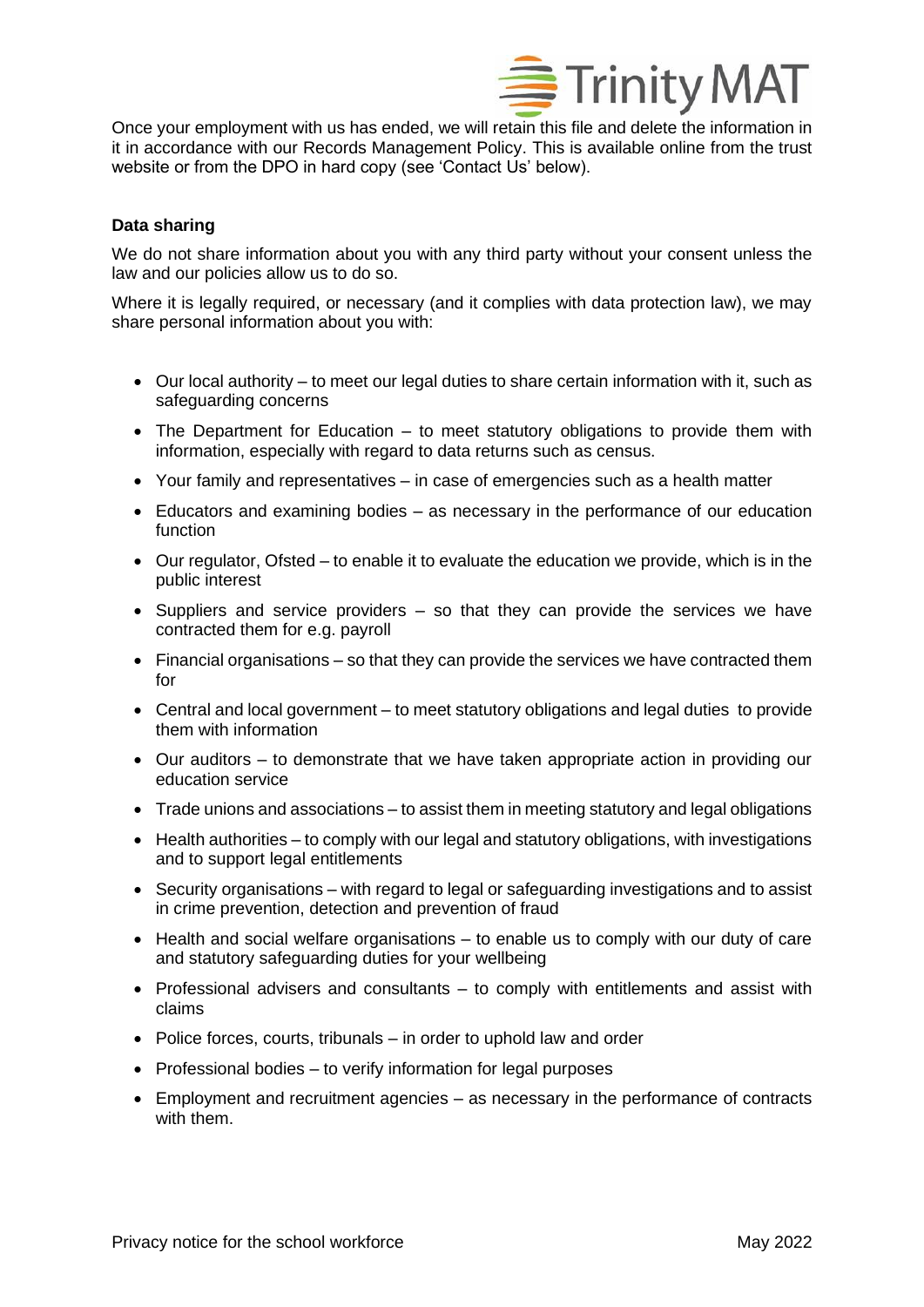

# **Transferring data internationally**

Where we transfer personal data to a country or territory outside the European Economic Area, we will do so in accordance with data protection law.

## **Your rights**

## **How to access personal information we hold about you**

Individuals have a right to make a **'subject access request'** to gain access to personal information that the school holds about them.

If you make a subject access request, and if we do hold information about you, we will:

- Give you a description of it
- Tell you why we are holding and processing it, and how long we will keep it for
- Explain where we got it from, if not from you
- Tell you who it has been, or will be, shared with
- Let you know whether any automated decision-making is being applied to the data, and any consequences of this
- Give you a copy of the information in an intelligible form.

You may also have the right for your personal information to be transmitted electronically to another organisation in certain circumstances.

If you would like to make a request, please contact our Data Protection Officer.

## **Your other rights regarding your data**

Under data protection law, individuals have certain rights regarding how their personal data is used and kept safe. You have the right to:

- Object to the use of your personal data if it would cause, or is causing, damage or distress
- Prevent your data being used to send direct marketing
- Object to the use of your personal data for decisions being taken by automated means (by a computer or machine, rather than by a person)
- In certain circumstances, have inaccurate personal data corrected, deleted or destroyed, or restrict processing
- Claim compensation for damages caused by a breach of the data protection regulations.

To exercise any of these rights, please contact our Data Protection Officer.

# **Complaints**

We take any complaints about our collection and use of personal information very seriously.

If you think that our collection or use of personal information is unfair, misleading or inappropriate, or have any other concern about our data processing, please raise this with us in the first instance.

To make a complaint, please contact our Data Protection Officer.

Alternatively, you can make a complaint to the Information Commissioner's Office: